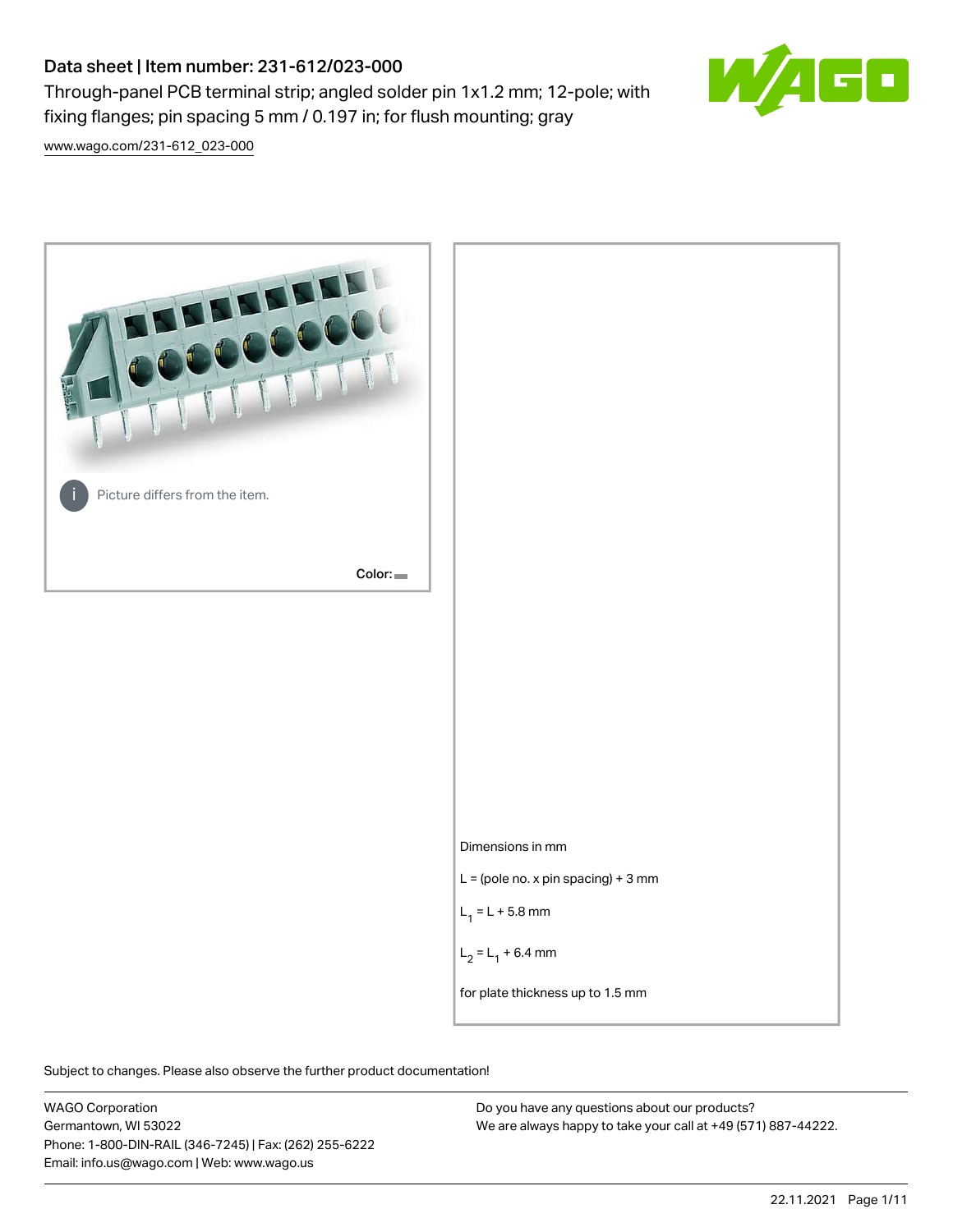

# Item description

- $\blacksquare$  Feedthrough PCB terminal strips with screwdriver-actuated CAGE CLAMP<sup>®</sup>
- With flanges for PCB or front-panel mounting either flush with enclosure or protruding

# Data

# Notes

| Variants: | Other pole numbers                                               |
|-----------|------------------------------------------------------------------|
|           | Other colors                                                     |
|           | Direct marking                                                   |
|           | Versions without mounting flanges                                |
|           | Other versions (or variants) can be requested from WAGO Sales or |
|           | configured at https://configurator.wago.com/                     |

## Electrical data

#### IEC Approvals

| Ratings per                 | IEC/EN 60664-1                                                       |
|-----------------------------|----------------------------------------------------------------------|
| Rated voltage (III / 3)     | 320 V                                                                |
| Rated surge voltage (III/3) | 4 <sub>k</sub> V                                                     |
| Rated voltage (III/2)       | 320 V                                                                |
| Rated surge voltage (III/2) | 4 <sub>k</sub> V                                                     |
| Nominal voltage (II/2)      | 630 V                                                                |
| Rated surge voltage (II/2)  | 4 <sub>k</sub> V                                                     |
| Rated current               | 16 A                                                                 |
| Legend (ratings)            | (III / 2) $\triangleq$ Overvoltage category III / Pollution degree 2 |

# UL Approvals

| Approvals per                  | UL 1059 |
|--------------------------------|---------|
| Rated voltage UL (Use Group B) | 300 V   |
| Rated current UL (Use Group B) | 15 A    |
| Rated voltage UL (Use Group C) | 150 V   |
| Rated current UL (Use Group C) | 15A     |
| Rated voltage UL (Use Group D) | 300 V   |
| Rated current UL (Use Group D) | 10 A    |

Subject to changes. Please also observe the further product documentation!

| <b>WAGO Corporation</b>                                | Do you have any questions about our products?                 |
|--------------------------------------------------------|---------------------------------------------------------------|
| Germantown, WI 53022                                   | We are always happy to take your call at +49 (571) 887-44222. |
| Phone: 1-800-DIN-RAIL (346-7245)   Fax: (262) 255-6222 |                                                               |
| Email: info.us@wago.com   Web: www.wago.us             |                                                               |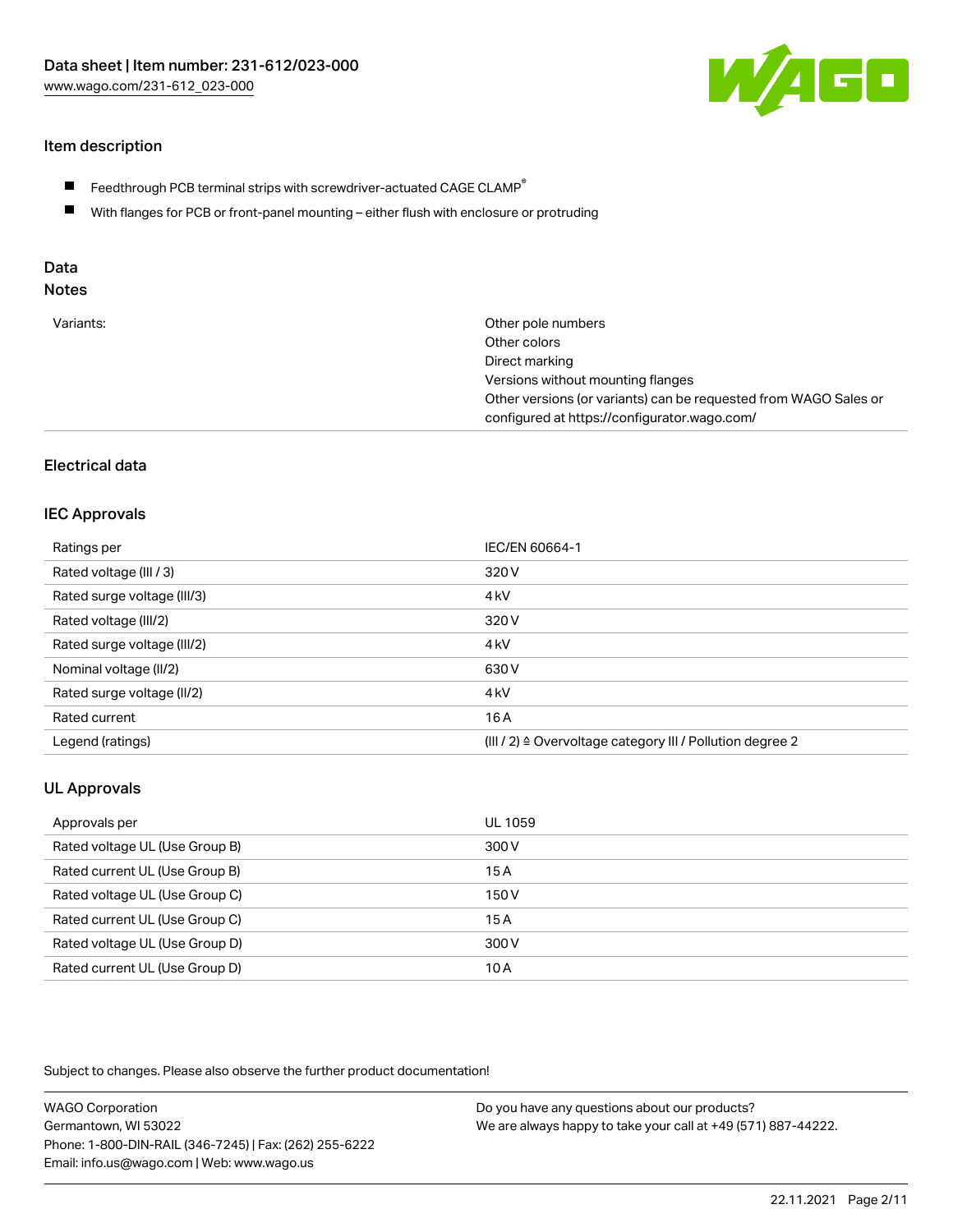

# CSA Approvals

| Approvals per                   | CSA   |
|---------------------------------|-------|
| Rated voltage CSA (Use Group B) | 300 V |
| Rated current CSA (Use Group B) | 15 A  |
| Rated voltage CSA (Use Group C) | 150 V |
| Rated current CSA (Use Group C) | 15A   |
| Rated voltage CSA (Use Group D) | 300 V |
| Rated current CSA (Use Group D) | 10 A  |

# Connection data

| Total number of connection points |  |
|-----------------------------------|--|
| Total number of potentials        |  |
| Number of connection types        |  |
| Number of levels                  |  |

# Connection 1

| Connection technology                             | CAGE CLAMP®                             |
|---------------------------------------------------|-----------------------------------------|
| Actuation type                                    | Operating tool                          |
| Solid conductor                                   | $0.082.5$ mm <sup>2</sup> / 28  14 AWG  |
| Fine-stranded conductor                           | $0.08$ 2.5 mm <sup>2</sup> / 28  14 AWG |
| Fine-stranded conductor; with insulated ferrule   | $0.251.5$ mm <sup>2</sup>               |
| Fine-stranded conductor; with uninsulated ferrule | $0.252.5$ mm <sup>2</sup>               |
| Strip length                                      | 89 mm / 0.31  0.35 inch                 |
| Conductor connection direction to PCB             | 0°                                      |
| Number of poles                                   | 12                                      |

# Physical data

| Pin spacing                          | 5 mm / 0.197 inch    |
|--------------------------------------|----------------------|
| Width                                | 75.2 mm / 2.961 inch |
| Height                               | 19 mm / 0.748 inch   |
| Height from the surface              | 14.3 mm / 0.563 inch |
| Depth                                | 19.1 mm / 0.752 inch |
| Solder pin length                    | $4.7 \,\mathrm{mm}$  |
| Solder pin dimensions                | $0.8 \times 1.3$ mm  |
| Drilled hole diameter with tolerance | $1.8$ $(+0.1)$ mm    |

Subject to changes. Please also observe the further product documentation!

| <b>WAGO Corporation</b>                                | Do v |
|--------------------------------------------------------|------|
| Germantown, WI 53022                                   | We a |
| Phone: 1-800-DIN-RAIL (346-7245)   Fax: (262) 255-6222 |      |
| Email: info.us@wago.com   Web: www.wago.us             |      |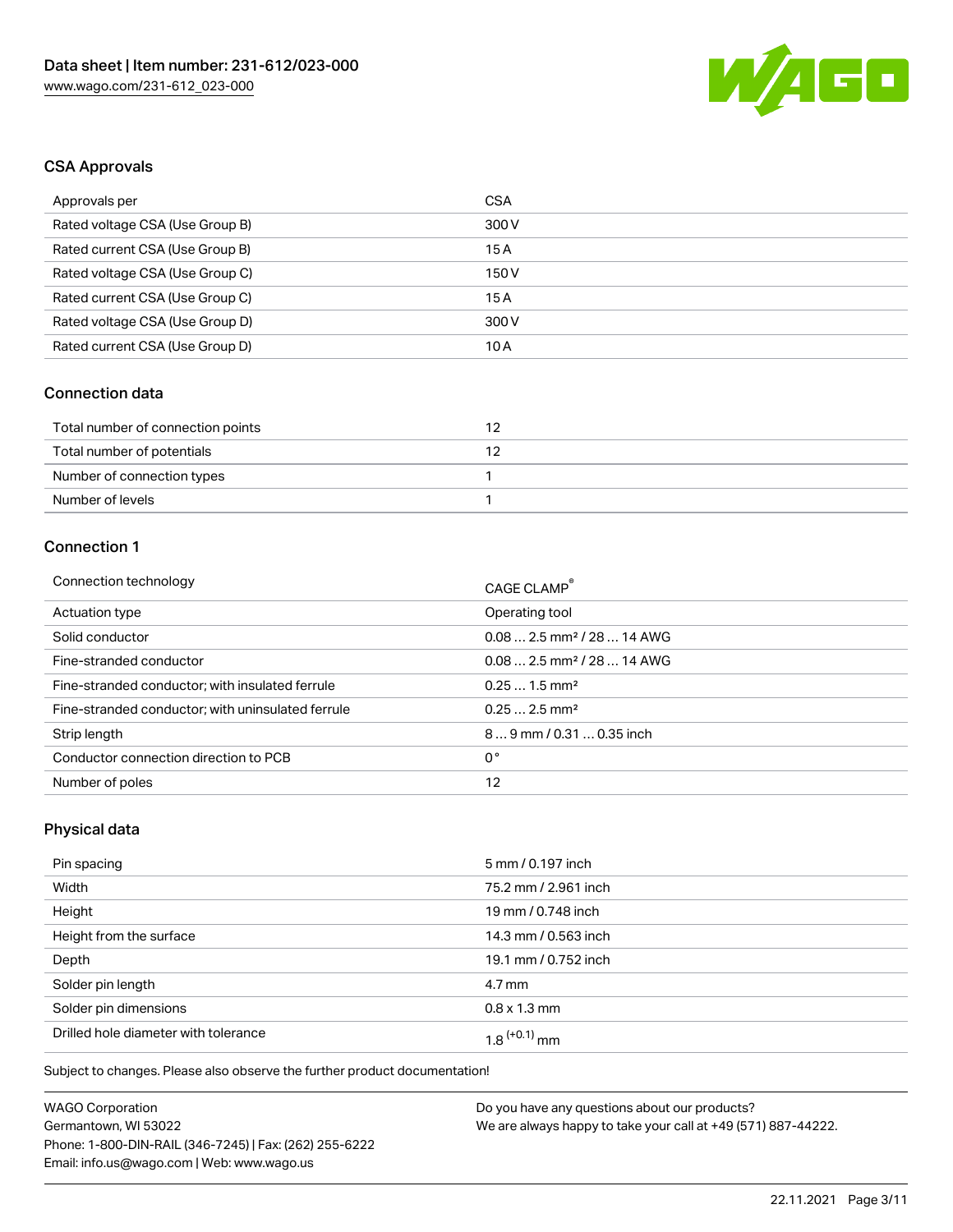

#### Mechanical data

| Housing sheet thickness | $1.51.5$ mm / 0.059  0.059 inch |
|-------------------------|---------------------------------|
| Mounting type           | Mounting flange                 |
| Mounting type           | Feed-through mounting           |
|                         | Panel mounting                  |

## PCB contact

| PCB Contact                         | тнт                                      |
|-------------------------------------|------------------------------------------|
| Solder pin arrangement              | over the entire terminal strip (in-line) |
| Number of solder pins per potential |                                          |

#### Material data

| Color                       | gray                                  |
|-----------------------------|---------------------------------------|
| Material group              |                                       |
| Insulation material         | Polyamide (PA66)                      |
| Flammability class per UL94 | V <sub>0</sub>                        |
| Clamping spring material    | Chrome nickel spring steel (CrNi)     |
| Contact material            | Electrolytic copper $(E_{\text{Cu}})$ |
| Contact plating             | tin-plated                            |
| Fire load                   | 0.272 MJ                              |
| Weight                      | 16.6 <sub>g</sub>                     |
|                             |                                       |

#### Environmental requirements

| Limit temperature range | -60  +105 °C |
|-------------------------|--------------|
|-------------------------|--------------|

# Commercial data

| Product Group         | 3 (Multi Conn. System) |
|-----------------------|------------------------|
| PU (SPU)              | 25 Stück               |
| Packaging type        | box                    |
| Country of origin     | <b>DE</b>              |
| <b>GTIN</b>           | 4044918279895          |
| Customs tariff number | 8536904000             |

#### Approvals / Certificates

#### Country specific Approvals

Subject to changes. Please also observe the further product documentation!

| <b>WAGO Corporation</b>                                | Do you have any questions about our products?                 |
|--------------------------------------------------------|---------------------------------------------------------------|
| Germantown, WI 53022                                   | We are always happy to take your call at +49 (571) 887-44222. |
| Phone: 1-800-DIN-RAIL (346-7245)   Fax: (262) 255-6222 |                                                               |
| Email: info.us@wago.com   Web: www.wago.us             |                                                               |
|                                                        |                                                               |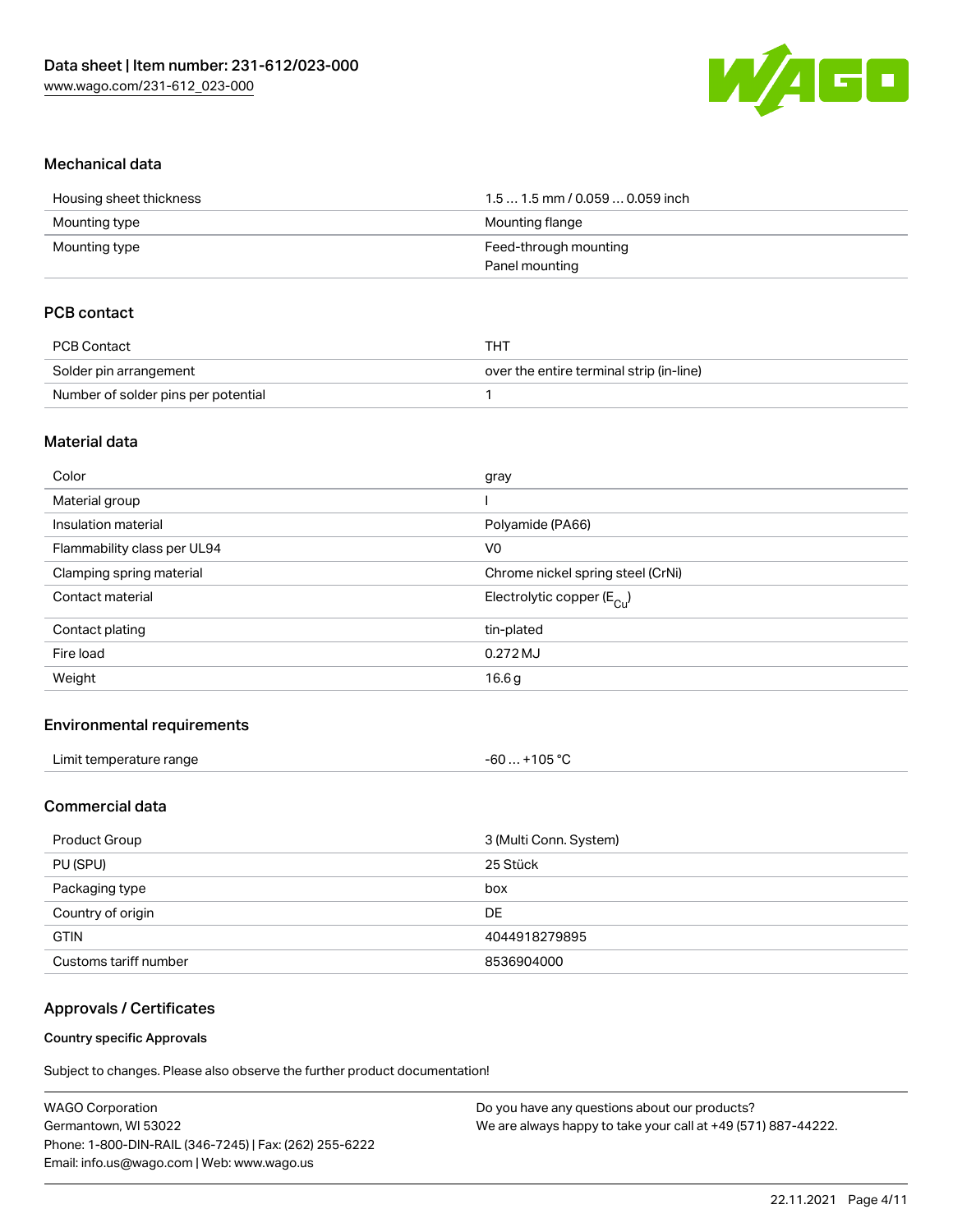

| Logo | Approval                               | <b>Additional Approval Text</b> | Certificate<br>name |
|------|----------------------------------------|---------------------------------|---------------------|
|      | CВ<br>DEKRA Certification B.V.         | IEC 61984                       | NL-39756            |
|      | <b>CSA</b><br>DEKRA Certification B.V. | C <sub>22.2</sub>               | 1466354             |

#### Ship Approvals

| Logo                     | Approval                                                | <b>Additional Approval Text</b> | Certificate<br>name                |
|--------------------------|---------------------------------------------------------|---------------------------------|------------------------------------|
| ABS                      | <b>ABS</b><br>American Bureau of Shipping               | -                               | $19 -$<br>HG1869876-<br><b>PDA</b> |
| <b>BUREAU</b><br>VERITAS | <b>BV</b><br>Bureau Veritas S.A.                        | <b>IEC 60998</b>                | 11915/D0<br><b>BV</b>              |
|                          | <b>DNV GL</b><br>Det Norske Veritas, Germanischer Lloyd | -                               | TAE000016Z                         |

#### UL-Approvals

|                          |                                |                                 | Certificate |
|--------------------------|--------------------------------|---------------------------------|-------------|
| Logo                     | Approval                       | <b>Additional Approval Text</b> | name        |
|                          | UR                             | <b>UL 1977</b>                  | E45171      |
| $\overline{\phantom{0}}$ | Underwriters Laboratories Inc. |                                 |             |

#### Optional accessories

#### Ferrules

| Ferrule |                                                                                                                        |                      |
|---------|------------------------------------------------------------------------------------------------------------------------|----------------------|
|         | Item no.: 216-101<br>Ferrule; Sleeve for 0.5 mm <sup>2</sup> / AWG 22; uninsulated; electro-tin plated; silver-colored | www.wago.com/216-101 |
|         | Item no.: 216-104<br>Ferrule; Sleeve for 1.5 mm <sup>2</sup> / AWG 16; uninsulated; electro-tin plated; silver-colored | www.wago.com/216-104 |
|         | Item no.: 216-106<br>Ferrule; Sleeve for 2.5 mm <sup>2</sup> / AWG 14; uninsulated; electro-tin plated; silver-colored | www.wago.com/216-106 |
|         | Item no.: 216-102                                                                                                      |                      |

Subject to changes. Please also observe the further product documentation!

WAGO Corporation Germantown, WI 53022 Phone: 1-800-DIN-RAIL (346-7245) | Fax: (262) 255-6222 Email: info.us@wago.com | Web: www.wago.us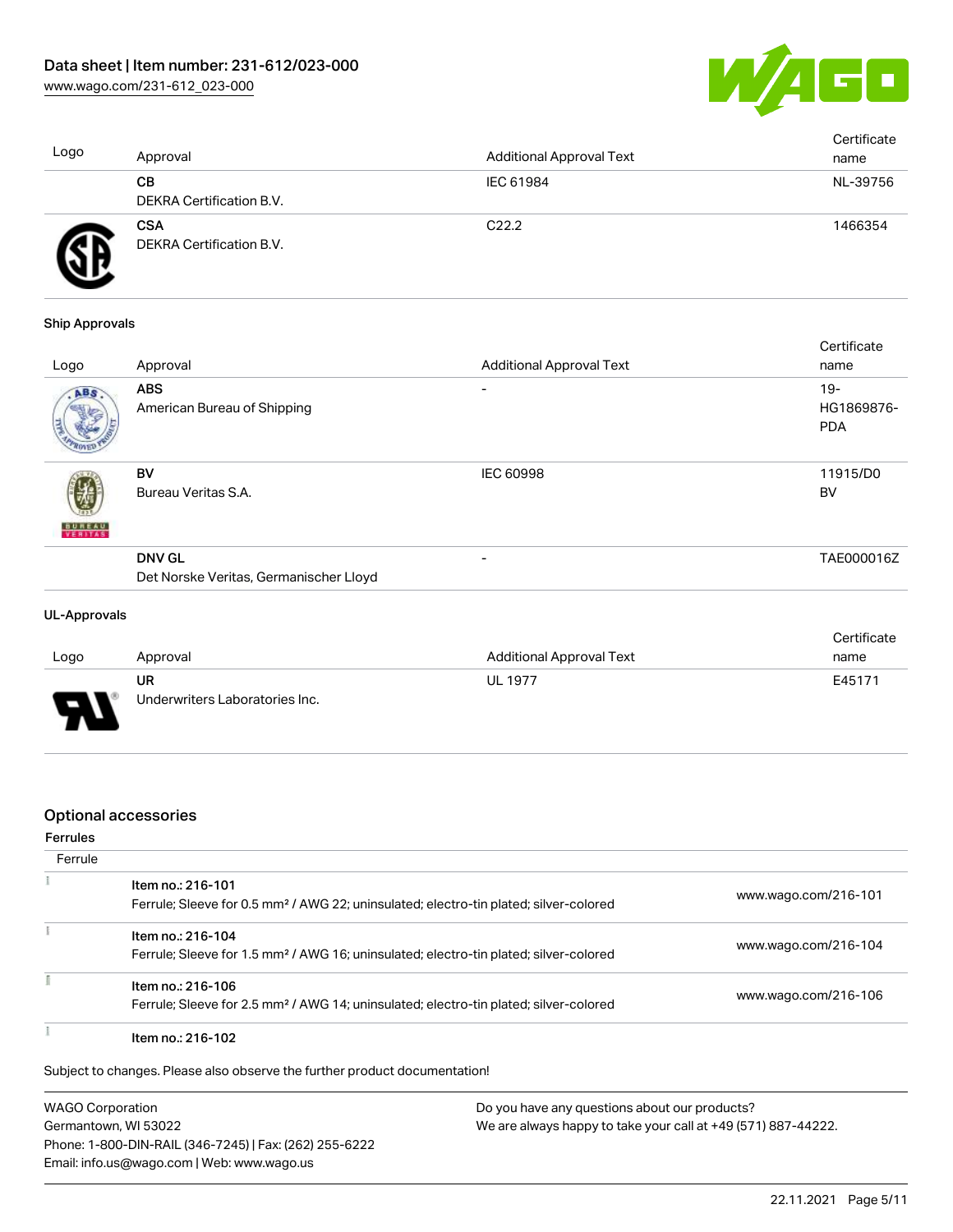Phone: 1-800-DIN-RAIL (346-7245) | Fax: (262) 255-6222

Email: info.us@wago.com | Web: www.wago.us



|                                                 | Ferrule; Sleeve for 0.75 mm <sup>2</sup> / AWG 20; uninsulated; electro-tin plated; silver-colored                                                                                                |                                                                                                                | www.wago.com/216-102 |
|-------------------------------------------------|---------------------------------------------------------------------------------------------------------------------------------------------------------------------------------------------------|----------------------------------------------------------------------------------------------------------------|----------------------|
|                                                 | Item no.: 216-103<br>Ferrule; Sleeve for 1 mm <sup>2</sup> / AWG 18; uninsulated; electro-tin plated                                                                                              |                                                                                                                | www.wago.com/216-103 |
|                                                 | Item no.: 216-123<br>Ferrule; Sleeve for 1 mm <sup>2</sup> / AWG 18; uninsulated; electro-tin plated; silver-colored                                                                              |                                                                                                                | www.wago.com/216-123 |
|                                                 | Item no.: 216-122<br>Ferrule; Sleeve for 0.75 mm <sup>2</sup> / AWG 20; uninsulated; electro-tin plated; silver-colored                                                                           |                                                                                                                | www.wago.com/216-122 |
|                                                 | Item no.: 216-124<br>Ferrule; Sleeve for 1.5 mm <sup>2</sup> / AWG 16; uninsulated; electro-tin plated                                                                                            |                                                                                                                | www.wago.com/216-124 |
|                                                 | Item no.: 216-142<br>Ferrule; Sleeve for 0.75 mm <sup>2</sup> / 18 AWG; uninsulated; electro-tin plated; electrolytic copper; gastight<br>crimped; acc. to DIN 46228, Part 1/08.92                |                                                                                                                | www.wago.com/216-142 |
|                                                 | Item no.: 216-132<br>Ferrule; Sleeve for 0.34 mm <sup>2</sup> / AWG 24; uninsulated; electro-tin plated                                                                                           |                                                                                                                | www.wago.com/216-132 |
|                                                 | Item no.: 216-121<br>Ferrule; Sleeve for 0.5 mm <sup>2</sup> / AWG 22; uninsulated; electro-tin plated; silver-colored                                                                            |                                                                                                                | www.wago.com/216-121 |
|                                                 | Item no.: 216-143<br>Ferrule; Sleeve for 1 mm <sup>2</sup> / AWG 18; uninsulated; electro-tin plated; electrolytic copper; gastight<br>crimped; acc. to DIN 46228, Part 1/08.92                   |                                                                                                                | www.wago.com/216-143 |
|                                                 | Item no.: 216-131<br>Ferrule; Sleeve for 0.25 mm <sup>2</sup> / AWG 24; uninsulated; electro-tin plated; silver-colored                                                                           |                                                                                                                | www.wago.com/216-131 |
|                                                 | Item no.: 216-141<br>Ferrule; Sleeve for 0.5 mm <sup>2</sup> / 20 AWG; uninsulated; electro-tin plated; electrolytic copper; gastight<br>crimped; acc. to DIN 46228, Part 1/08.92                 |                                                                                                                | www.wago.com/216-141 |
|                                                 | Item no.: 216-152<br>Ferrule; Sleeve for 0.34 mm <sup>2</sup> / AWG 24; uninsulated; electro-tin plated                                                                                           |                                                                                                                | www.wago.com/216-152 |
|                                                 | Item no.: 216-203<br>Ferrule; Sleeve for 1 mm <sup>2</sup> / AWG 18; insulated; electro-tin plated; red                                                                                           |                                                                                                                | www.wago.com/216-203 |
|                                                 | Item no.: 216-202<br>Ferrule; Sleeve for 0.75 mm <sup>2</sup> / 18 AWG; insulated; electro-tin plated; gray                                                                                       |                                                                                                                | www.wago.com/216-202 |
|                                                 | Item no.: 216-151<br>Ferrule; Sleeve for 0.25 mm <sup>2</sup> / AWG 24; uninsulated; electro-tin plated                                                                                           |                                                                                                                | www.wago.com/216-151 |
| 1                                               | Item no.: 216-204<br>Ferrule; Sleeve for 1.5 mm <sup>2</sup> / AWG 16; insulated; electro-tin plated; black                                                                                       |                                                                                                                | www.wago.com/216-204 |
|                                                 | Item no.: 216-144<br>Ferrule; Sleeve for 1.5 mm <sup>2</sup> / AWG 16; uninsulated; electro-tin plated; electrolytic copper; gastight<br>crimped; acc. to DIN 46228, Part 1/08.92; silver-colored |                                                                                                                | www.wago.com/216-144 |
|                                                 | Item no.: 216-201<br>Ferrule; Sleeve for 0.5 mm <sup>2</sup> / 20 AWG; insulated; electro-tin plated; white                                                                                       |                                                                                                                | www.wago.com/216-201 |
|                                                 | Subject to changes. Please also observe the further product documentation!                                                                                                                        |                                                                                                                |                      |
| <b>WAGO Corporation</b><br>Germantown, WI 53022 |                                                                                                                                                                                                   | Do you have any questions about our products?<br>We are always happy to take your call at +49 (571) 887-44222. |                      |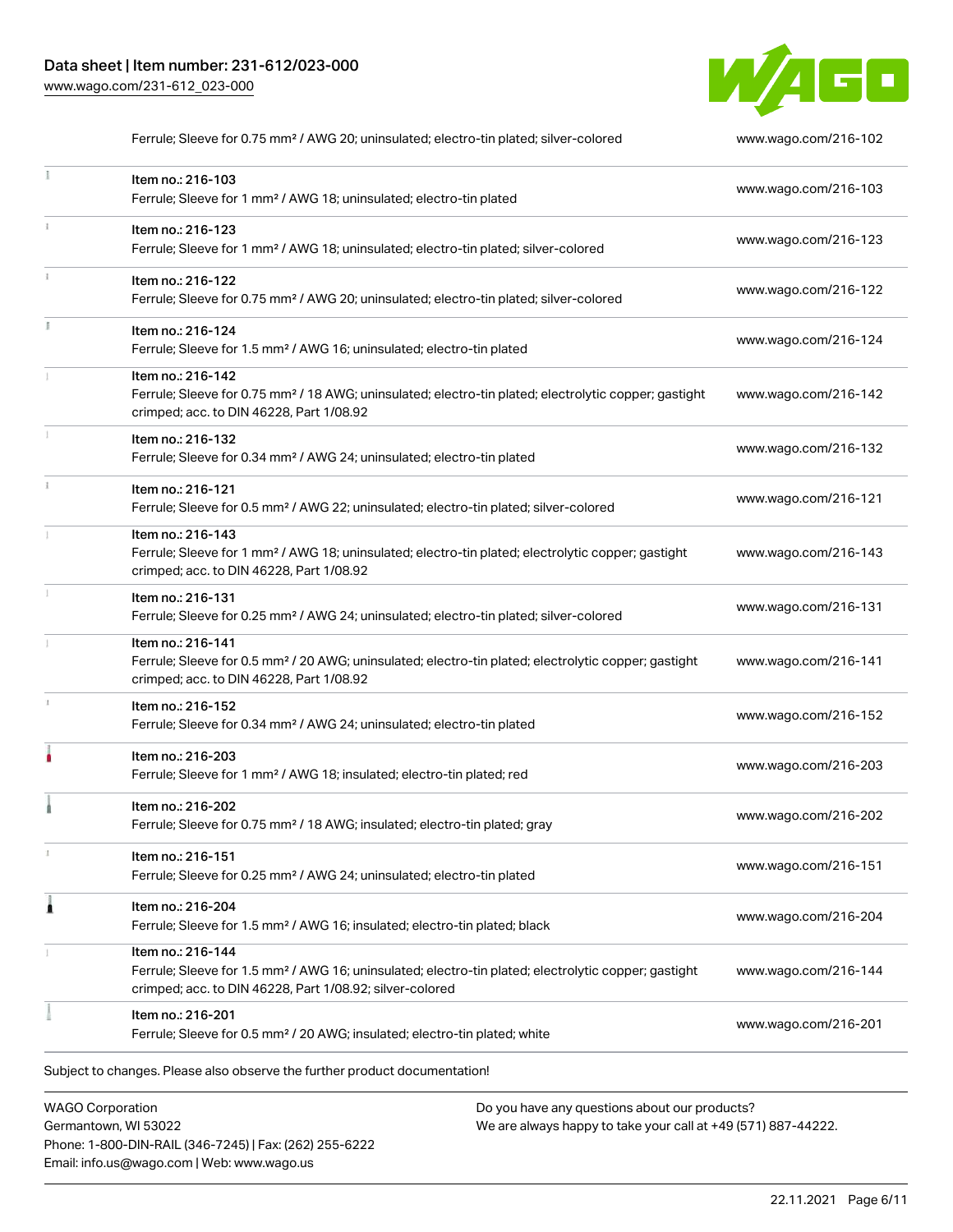# Data sheet | Item number: 231-612/023-000

[www.wago.com/231-612\\_023-000](http://www.wago.com/231-612_023-000)



|                                             | Item no.: 216-223<br>Ferrule; Sleeve for 1 mm <sup>2</sup> / AWG 18; insulated; electro-tin plated; red                                                                                                 | www.wago.com/216-223 |
|---------------------------------------------|---------------------------------------------------------------------------------------------------------------------------------------------------------------------------------------------------------|----------------------|
|                                             | Item no.: 216-241<br>Ferrule; Sleeve for 0.5 mm <sup>2</sup> / 20 AWG; insulated; electro-tin plated; electrolytic copper; gastight<br>crimped; acc. to DIN 46228, Part 4/09.90; white                  | www.wago.com/216-241 |
|                                             | Item no.: 216-242<br>Ferrule; Sleeve for 0.75 mm <sup>2</sup> / 18 AWG; insulated; electro-tin plated; electrolytic copper; gastight<br>crimped; acc. to DIN 46228, Part 4/09.90; gray                  | www.wago.com/216-242 |
|                                             | Item no.: 216-222<br>Ferrule; Sleeve for 0.75 mm <sup>2</sup> / 18 AWG; insulated; electro-tin plated; gray                                                                                             | www.wago.com/216-222 |
|                                             | Item no.: 216-221<br>Ferrule; Sleeve for 0.5 mm <sup>2</sup> / 20 AWG; insulated; electro-tin plated; white                                                                                             | www.wago.com/216-221 |
| Â                                           | Item no.: 216-224<br>Ferrule; Sleeve for 1.5 mm <sup>2</sup> / AWG 16; insulated; electro-tin plated; black                                                                                             | www.wago.com/216-224 |
|                                             | Item no.: 216-243<br>Ferrule; Sleeve for 1 mm <sup>2</sup> / AWG 18; insulated; electro-tin plated; electrolytic copper; gastight crimped; www.wago.com/216-243<br>acc. to DIN 46228, Part 4/09.90; red |                      |
| 1                                           | Item no.: 216-244<br>Ferrule; Sleeve for 1.5 mm <sup>2</sup> / AWG 16; insulated; electro-tin plated; electrolytic copper; gastight<br>crimped; acc. to DIN 46228, Part 4/09.90; black                  | www.wago.com/216-244 |
| ۵                                           | Item no.: 216-263<br>Ferrule; Sleeve for 1 mm <sup>2</sup> / AWG 18; insulated; electro-tin plated; electrolytic copper; gastight crimped; www.wago.com/216-263<br>acc. to DIN 46228, Part 4/09.90; red |                      |
| Â                                           | Item no.: 216-264<br>Ferrule; Sleeve for 1.5 mm <sup>2</sup> / AWG 16; insulated; electro-tin plated; electrolytic copper; gastight<br>crimped; acc. to DIN 46228, Part 4/09.90; black                  | www.wago.com/216-264 |
| Â                                           | Item no.: 216-284<br>Ferrule; Sleeve for 1.5 mm <sup>2</sup> / AWG 16; insulated; electro-tin plated; electrolytic copper; gastight<br>crimped; acc. to DIN 46228, Part 4/09.90; black                  | www.wago.com/216-284 |
|                                             | Item no.: 216-262<br>Ferrule; Sleeve for 0.75 mm <sup>2</sup> / 18 AWG; insulated; electro-tin plated; electrolytic copper; gastight<br>crimped; acc. to DIN 46228, Part 4/09.90; gray                  | www.wago.com/216-262 |
|                                             | Item no.: 216-301<br>Ferrule; Sleeve for 0.25 mm <sup>2</sup> / AWG 24; insulated; electro-tin plated; yellow                                                                                           | www.wago.com/216-301 |
|                                             | Item no.: 216-321<br>Ferrule; Sleeve for 0.25 mm <sup>2</sup> / AWG 24; insulated; electro-tin plated; yellow                                                                                           | www.wago.com/216-321 |
|                                             | Item no.: 216-322<br>Ferrule; Sleeve for 0.34 mm <sup>2</sup> / 22 AWG; insulated; electro-tin plated; green                                                                                            | www.wago.com/216-322 |
| ۸                                           | Item no.: 216-302<br>Ferrule; Sleeve for 0.34 mm <sup>2</sup> / 22 AWG; insulated; electro-tin plated; light turquoise                                                                                  | www.wago.com/216-302 |
| <b>Marking accessories</b><br>Marking strip |                                                                                                                                                                                                         |                      |

Subject to changes. Please also observe the further product documentation!

| <b>WAGO Corporation</b>                                | Do you have any questions about our products?                 |
|--------------------------------------------------------|---------------------------------------------------------------|
| Germantown, WI 53022                                   | We are always happy to take your call at +49 (571) 887-44222. |
| Phone: 1-800-DIN-RAIL (346-7245)   Fax: (262) 255-6222 |                                                               |
| Email: info.us@wago.com   Web: www.wago.us             |                                                               |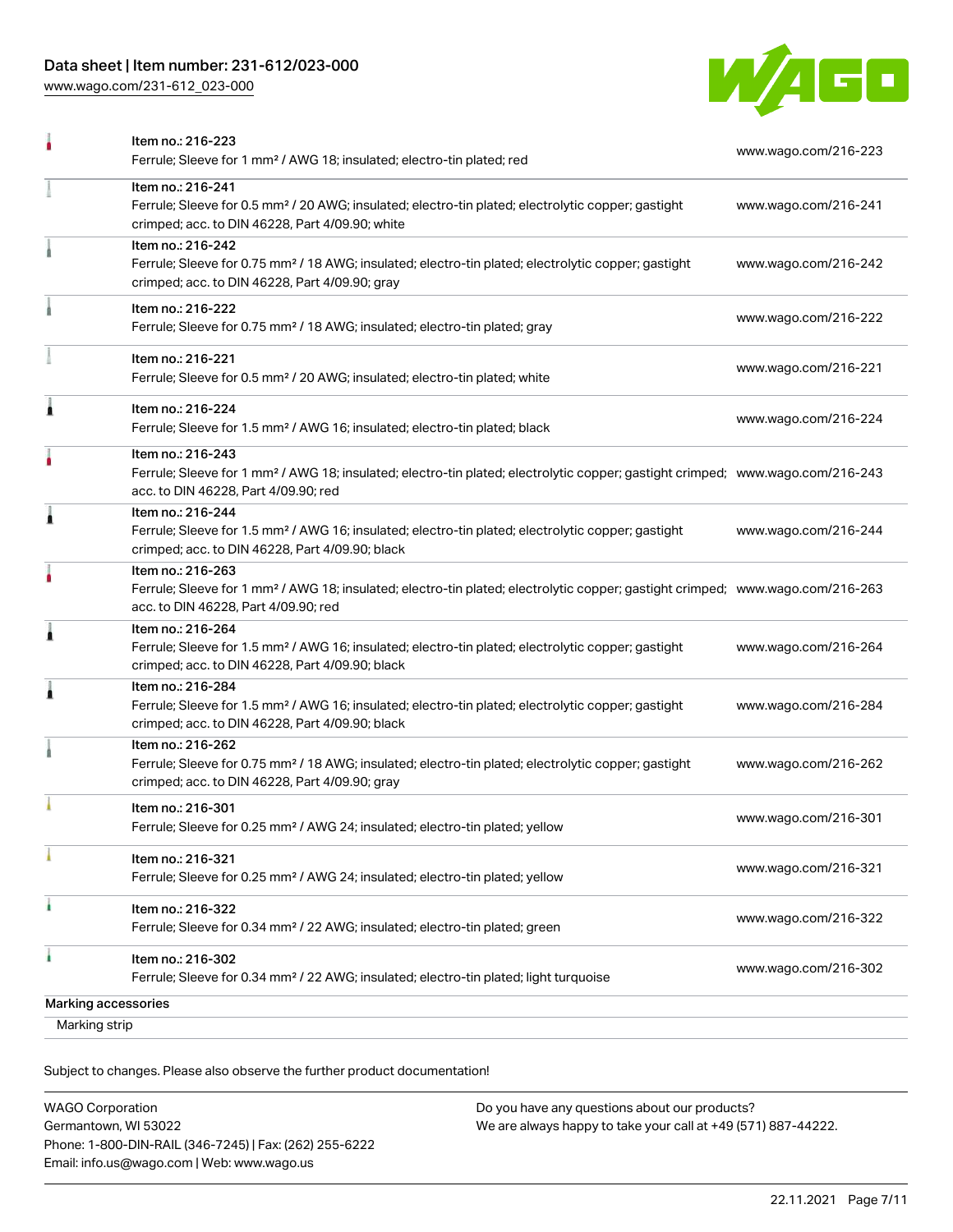[www.wago.com/231-612\\_023-000](http://www.wago.com/231-612_023-000)



|                | Item no.: 210-332/500-202<br>Marking strips; as a DIN A4 sheet; MARKED; 1-16 (160x); Height of marker strip: 3 mm; Strip length 182<br>mm; Horizontal marking; Self-adhesive; white  | www.wago.com/210-332<br>/500-202 |
|----------------|--------------------------------------------------------------------------------------------------------------------------------------------------------------------------------------|----------------------------------|
|                | Item no.: 210-332/500-206<br>Marking strips; as a DIN A4 sheet; MARKED; 33-48 (160x); Height of marker strip: 3 mm; Strip length<br>182 mm; Horizontal marking; Self-adhesive; white | www.wago.com/210-332<br>/500-206 |
|                | Item no.: 210-332/500-205<br>Marking strips; as a DIN A4 sheet; MARKED; 1-32 (80x); Height of marker strip: 3 mm; Strip length 182<br>mm; Horizontal marking; Self-adhesive; white   | www.wago.com/210-332<br>/500-205 |
|                | Item no.: 210-332/500-204<br>Marking strips; as a DIN A4 sheet; MARKED; 17-32 (160x); Height of marker strip: 3 mm; Strip length<br>182 mm; Horizontal marking; Self-adhesive; white | www.wago.com/210-332<br>/500-204 |
| <b>Tools</b>   |                                                                                                                                                                                      |                                  |
| Operating tool |                                                                                                                                                                                      |                                  |
|                | Item no.: 210-657<br>Operating tool; Blade: 3.5 x 0.5 mm; with a partially insulated shaft; short; multicoloured                                                                     | www.wago.com/210-657             |
|                | Item no.: 210-720<br>Operating tool; Blade: 3.5 x 0.5 mm; with a partially insulated shaft; multicoloured                                                                            | www.wago.com/210-720             |
| Mounting       |                                                                                                                                                                                      |                                  |
|                | Mounting accessories                                                                                                                                                                 |                                  |
|                | Item no.: 209-147<br>Self-tapping screw                                                                                                                                              | www.wago.com/209-147             |
|                | Item no.: 231-194<br>Self-tapping screw; B 2.2x13, fixing hole 1.8 mm Ø                                                                                                              | www.wago.com/231-194             |
|                | Item no.: 231-195<br>Screw with nut; M2x12; for fixing element                                                                                                                       | www.wago.com/231-195             |
|                |                                                                                                                                                                                      |                                  |

# Downloads Documentation

# Subject to changes. Please also observe the further product documentation! Additional Information Technical explanations and the control of the control of the control of the control of the control of the control of the control of the control of the control of the control of the control of the control of the control of 2.0 MB [Download](https://www.wago.com/global/d/1435602) CAD files CAD data 2D/3D Models 231-612/023-000 URL [Download](https://www.wago.com/global/d/3D_URLS_231-612_023-000) CAE data

WAGO Corporation Germantown, WI 53022 Phone: 1-800-DIN-RAIL (346-7245) | Fax: (262) 255-6222 Email: info.us@wago.com | Web: www.wago.us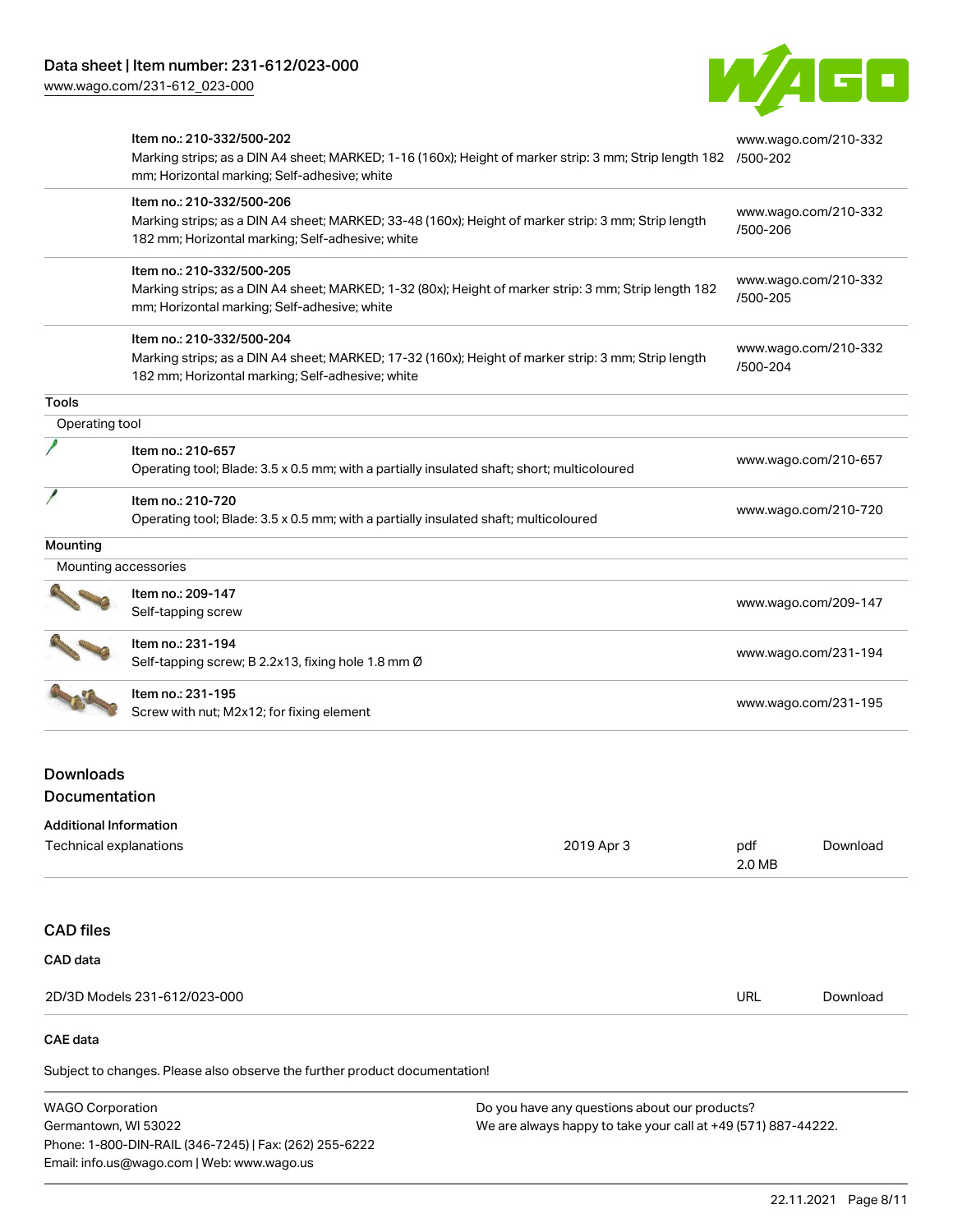W/160

| EPLAN Data Portal 231-612/023-000                                                                                                                                      | <b>URL</b> | Download |
|------------------------------------------------------------------------------------------------------------------------------------------------------------------------|------------|----------|
| ZUKEN Portal 231-612/023-000                                                                                                                                           | <b>URL</b> | Download |
| EPLAN Data Portal 231-612/023-000                                                                                                                                      | <b>URL</b> | Download |
| <b>PCB Design</b>                                                                                                                                                      |            |          |
| Symbol and Footprint 231-612/023-000                                                                                                                                   | <b>URL</b> | Download |
| CAx data for your PCB design, consisting of "schematic symbols and PCB footprints",<br>allow easy integration of the WAGO component into your development environment. |            |          |
| Supported formats:                                                                                                                                                     |            |          |
| Accel EDA 14 & 15                                                                                                                                                      |            |          |
| Altium 6 to current version                                                                                                                                            |            |          |
| H<br>Cadence Allegro                                                                                                                                                   |            |          |
| DesignSpark                                                                                                                                                            |            |          |
| ш<br>Eagle Libraries                                                                                                                                                   |            |          |
| KiCad                                                                                                                                                                  |            |          |
| <b>Mentor Graphics BoardStation</b>                                                                                                                                    |            |          |
| П<br>Mentor Graphics Design Architect                                                                                                                                  |            |          |
| Mentor Graphics Design Expedition 99 and 2000                                                                                                                          |            |          |
| OrCAD 9.X PCB and Capture                                                                                                                                              |            |          |
| П<br>PADS PowerPCB 3, 3.5, 4.X, and 5.X                                                                                                                                |            |          |
| PADS PowerPCB and PowerLogic 3.0                                                                                                                                       |            |          |
| PCAD 2000, 2001, 2002, 2004, and 2006                                                                                                                                  |            |          |
| Pulsonix 8.5 or newer                                                                                                                                                  |            |          |
| <b>STL</b>                                                                                                                                                             |            |          |
| 3D STEP                                                                                                                                                                |            |          |
| <b>TARGET 3001!</b>                                                                                                                                                    |            |          |
| View Logic ViewDraw                                                                                                                                                    |            |          |
| Quadcept                                                                                                                                                               |            |          |
| Zuken CadStar 3 and 4                                                                                                                                                  |            |          |
| H<br>Zuken CR-5000 and CR-8000                                                                                                                                         |            |          |

PCB Component Libraries (EDA), PCB CAD Library Ultra Librarian

Subject to changes. Please also observe the further product documentation!

WAGO Corporation Germantown, WI 53022 Phone: 1-800-DIN-RAIL (346-7245) | Fax: (262) 255-6222 Email: info.us@wago.com | Web: www.wago.us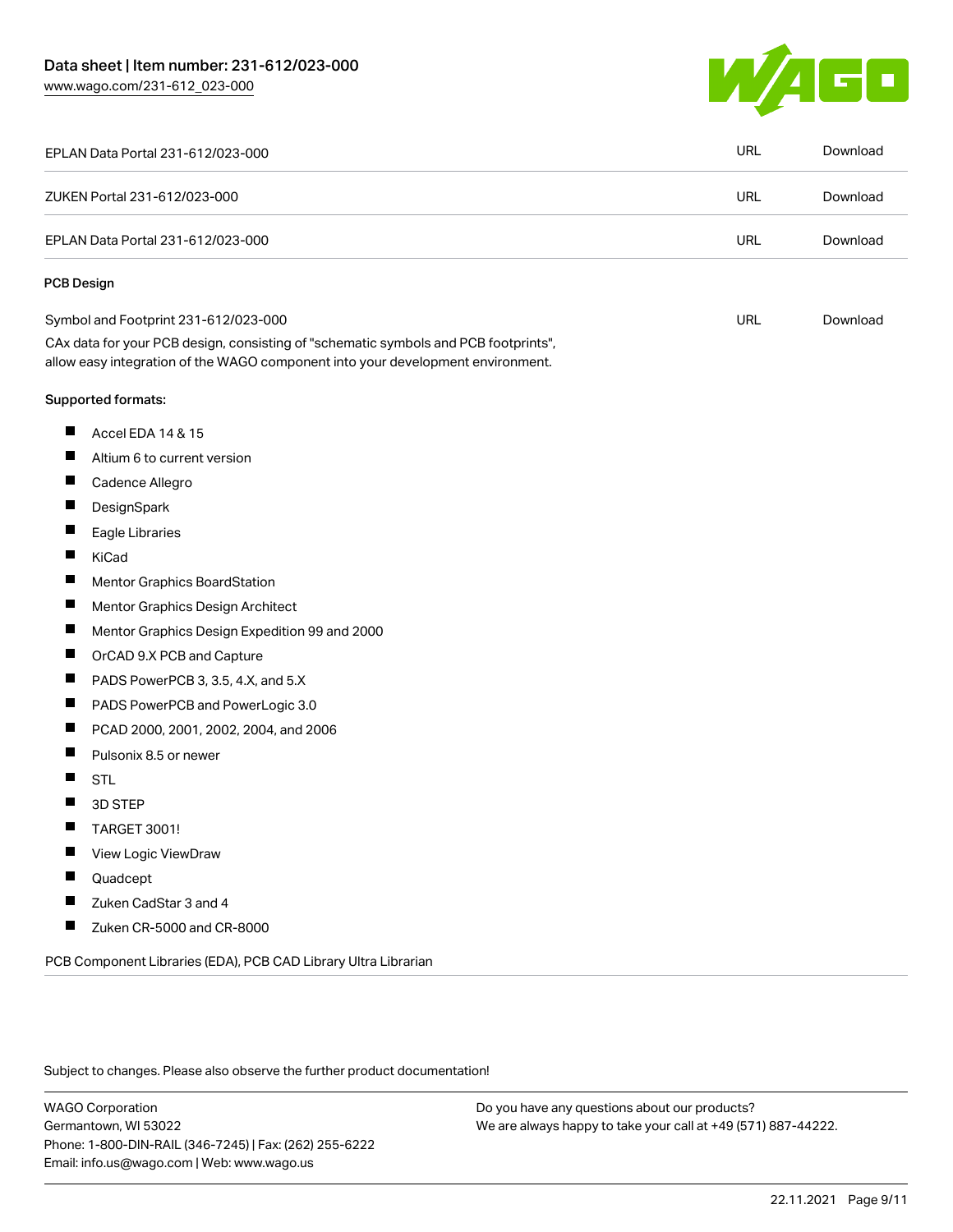

URL [Download](https://www.wago.com/global/d/ComplianceLinkMediaContainer_231-612_023-000)

#### Environmental Product Compliance

Compliance Search

Environmental Product Compliance 231-612/023-000 PCB terminal block; 2.5 mm²; Pin spacing 5 mm; 12-pole; CAGE CLAMP®; clamping collar; 2,50 mm²; gray

#### Installation Notes



Feedthrough PCB terminal strips – frontentry conductor termination



Feedthrough PCB terminal strips can be used as front-panel feedthrough for external conductor termination.

Application

Subject to changes. Please also observe the further product documentation!

WAGO Corporation Germantown, WI 53022 Phone: 1-800-DIN-RAIL (346-7245) | Fax: (262) 255-6222 Email: info.us@wago.com | Web: www.wago.us